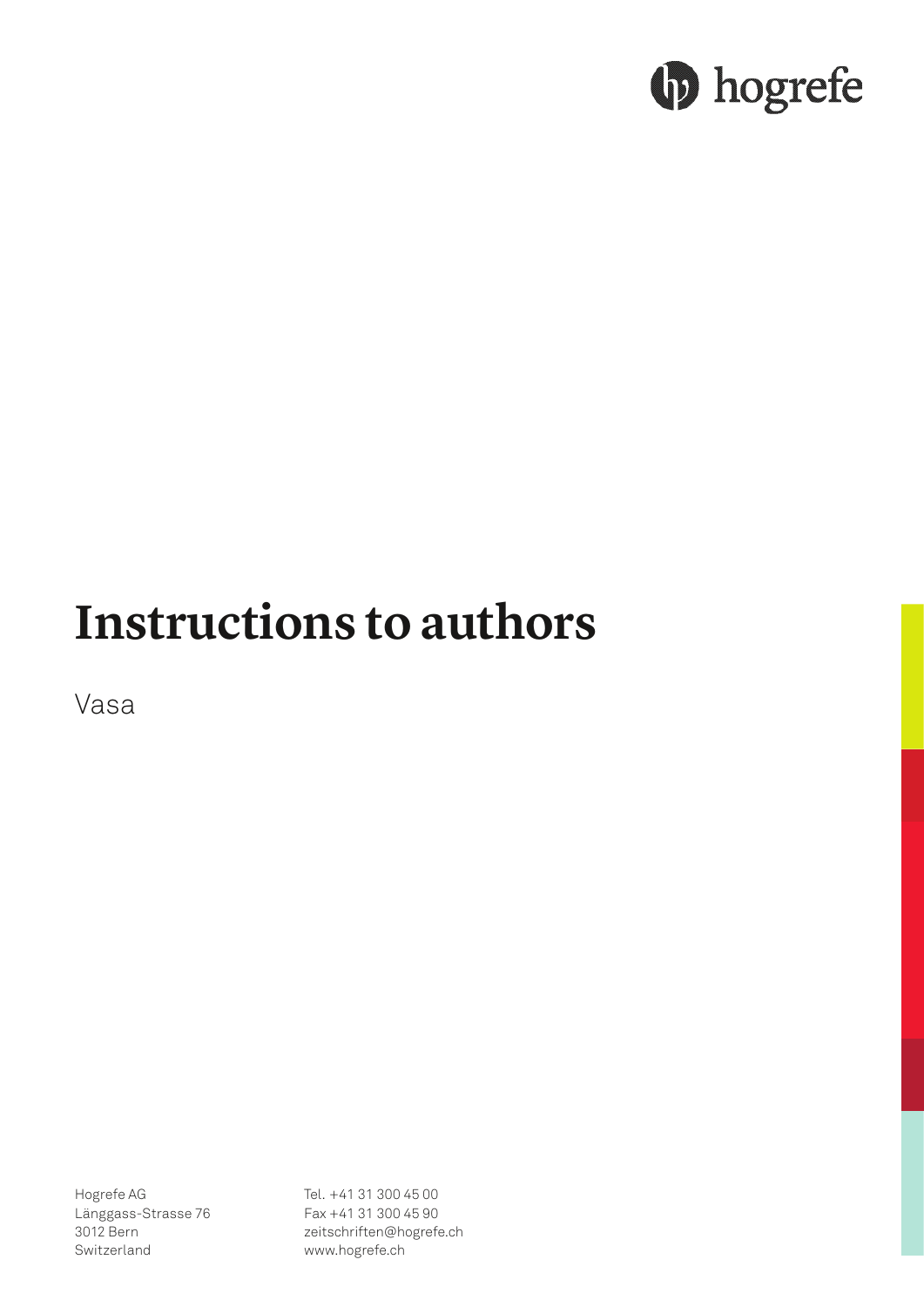Vasa – European Journal of Vascular Medicine – publishes original research articles, case reports and reviews on vascular biology, epidemiology, prevention, diagnosis, medical treatment and interventions for diseases of the arterial circulation, in the field of phlebology and lymphology including the microcirculation, except the cardiac circulation. All papers must not have been published elsewhere nor be under consideration for publication elsewhere. All original papers, reviews, case reports, and letters to the Editor must be in English. Acceptance of the paper by editors automatically transfers the copyright to the publishers in accordance with existing copyright laws.

### **Preparation of the manuscript**

Ethics of investigation on human subjects: In manuscripts describing research on humans, the authors should include a statement that the protocol was reviewed and approved by the appropriate ethical committee. Only systematic review articles will be considered. Reviews and meta-analyses should follow the PRISMA Statement (http://www.prisma-statement. org/). Randomised trials should follow the CONSORT Statement (http://www.consort-statement.org/) and observational studies the STROBE Statement (https://www.strobe-statement.org/).

The Editorial Manager automatically creates a title page; hence, it does not need to be included. The maximum lenghth per article in the different categories is defined as follows:

#### **Editorial**

max. 1,500 words and 15 references

#### **Review**

max. 7,000 words and 75 references

#### **Original communications**

max. 4,000 words and 30 references

#### **Letter to the editor**

max. 600 words and 5 references

#### **Summary**

The summary should contain a maximum of 300 words. For original contributions, it should be structured (Background, Patients and methods, Results, Conclusions).

#### **Main body**

There is a maximum of 12 authors. The first given names are written out in full. Further co-workers like participating clinics or board members are mentioned in the text before the references. The paper itself should be structured according to international standards and contain the following sections: Introduction, Material and methods or Patients and methods, Results, Discussion, Limitations, Conclusions, if necessary with subheadings. There are no colons in the title, but dashes.

Frequently used abbreviations should be written out upon first mentioning, followed by the proper abbreviation in parentheses.

#### **Word count**

The total word count must be indicated in the main body document. Tables should be numbered sequentially in Roman numerals. Figures should be submitted in reproducible form (unscreened originals, black-and-white glossies, laser printouts of graphs, slides) and numbered sequentially in Arabic numbers. The figure legends should be added on a separate sheet. The abbreviations in the tables and figures must all be explained in the corresponding legend. There are colons as equal signs and semicolons as separators, a point is set after the legends. Only a total of 6 figures and tables are allowed, these must also be mentioned in the text.

#### **Electronic supplementary material**

Electronic supplementary material (ESM) may be submitted. This material (further tables, figures, audio and video files, etc.) will be published online only and with free access. The ESM material has its own numbering, detached from the pictures in the text. The last chapter of the text describes the ESM. Each individual material is explained there in one sentence.

Please ensure that any ESM submitted with the article are in compliance with the EU General Data Protection Regulation (GDPR).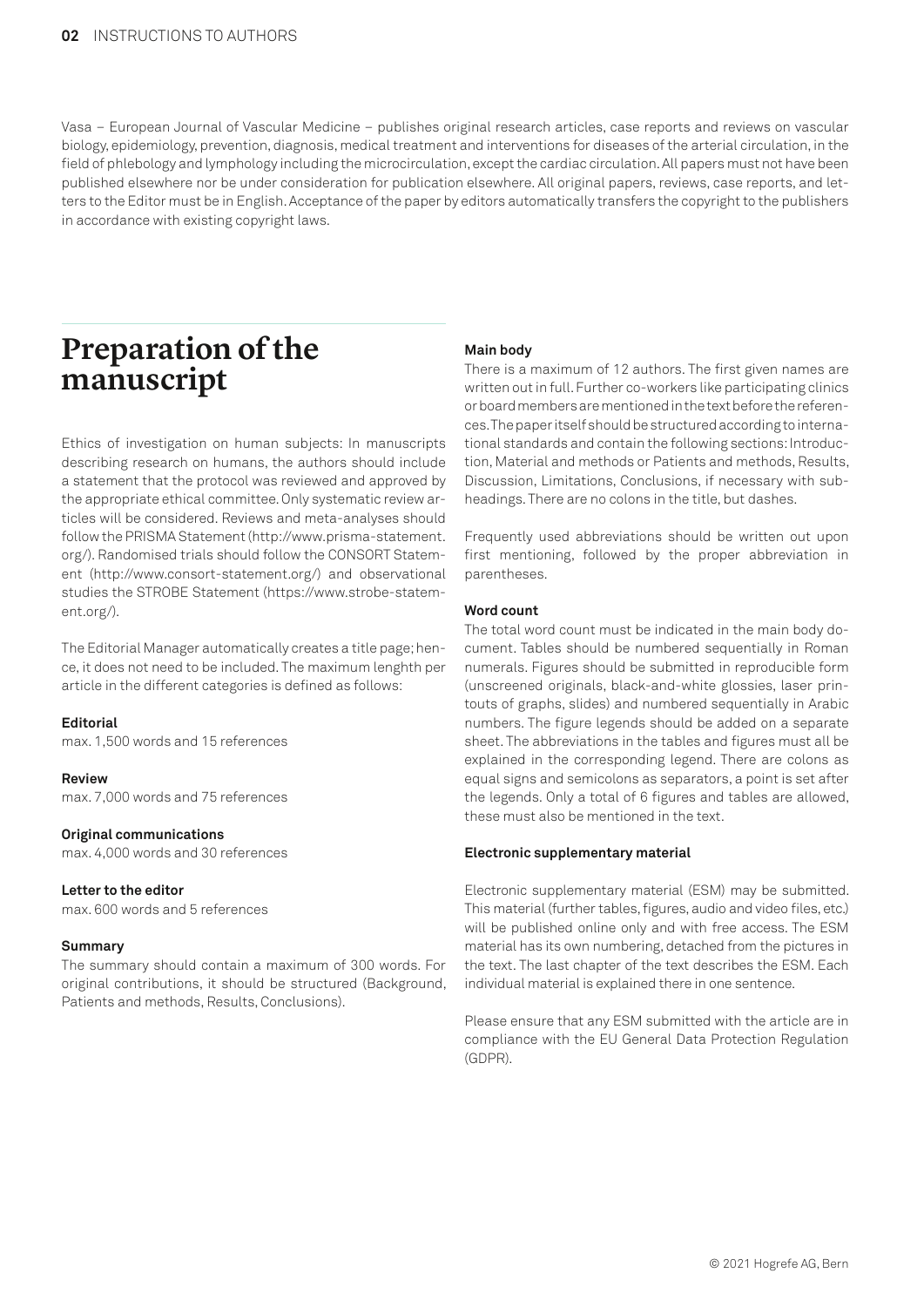### **References**

The reference list should be submitted as a separate document and should conform to the Vancouver Style (see examples). References are numbered consecutively in the order in which they are first mentioned. Each reference is listed once only, with the number in square brackets.

Only up to six authors of each reference can be listed, the rest must be abbreviated by "et al.". References in the text should be put in square brackets, except when authors are mentioned for stylistic reasons. The journal names should be abbreviated in accordance with the List of Journals in the Index Medicus. The DOI number appears only if the paper has not yet been printed.

#### *Examples*

- Murphy MP, Lawson JH, Rapp BM, Dalsing MC, Klein J, Wilson MG, et al. Autologous bone marrow mononuclear cell therapy is safe and promotes amputation-free survival in patients with critical limb ischemia. J Vasc Surg. 2011;53:1565–74.
- Wester T, Jorgensen JJ, Stranden E, Sandbaek G, Tjonnfjord G, Bay D, et al. Treatment with autologous bone marrow mononuclear cells in patients with critical lower limb ischaemia. A pilot study. Scand J Surg. 2008;97:56–62.
- Benoit E, O'Donnell TF, Iafrati MD, Asher E, Bandyk DF, Hallett JW, et al. The role of amputation as an outcome measure in cellular therapy for critical limb ischemia: implications for clinical trial design. J Transl Med. 2011;9:165.
- Barc P, Skora J, Pupka A, Turkiewicz D, Dorobisz AT, Gargarek J, et al. Bone-marrow cells in therapy of critical limb ischemia of lower extremities – our own experience. Acta Angiologica. 2006;12:155–66.

The correspondence address must be entered directly into the system (Editorial Manager) and encompass academic title and complete address, including international country abbreviation and e-mail address.

Body text, tables and references are to be entered only at the appropriate places in the EM, not at the same time as a complete manuscript in the body text.

The galley proof will shall be sent to the corresponding author. Changes of content or style should be made only in exceptional cases. Correction costs exceeding 5 % of the typesetting costs will be invoiced to the author(s).

### **Editing and translation services**

Hogrefe has negotiated a 20% discount for authors who wish to have their manuscript professionally edited or translated into English by the experts at Enago before submission. Please note that the service is independent of Hogrefe and use of it has no bearing on acceptance decisions made by individual journals.

### **Manuscript submission**

Authors should submit the manuscript in electronic form to http://www.editorialmanager.com/vasa. The online manuscript submission and review system for the journal offers easy and straightforward log-in and submission procedures. This system supports a wide range of submission file formats: for manuscripts – Word, WordPerfect, RTF, TXT, and LaTex; for figures – TIFF, GIF, JPEG, EPS, PPT, and Postscript. Each page of the manuscript should contain the page number in the upper right-hand corner. Please do not submit any hard copies of the manuscript. Please note that your manuscript will not be edited or corrected by the publisher, it will only be formally and correctly implemented. Particular attention must be paid to linguistic correctness.

- When submitting a review article the journal prefers a systematic review rather than a narrative one. Please ad here to the PRISMA guidelines (http://www.prisma-statement.org/).
- Editorials are only accepted by invitation.

### **Access to the article**

With the first online publication of each accepted article the corresponding author is granted access to the publisher's version of the article with the possibility to download it (PDF). This version is for personal use only, which includes the distribution to the co-authors.